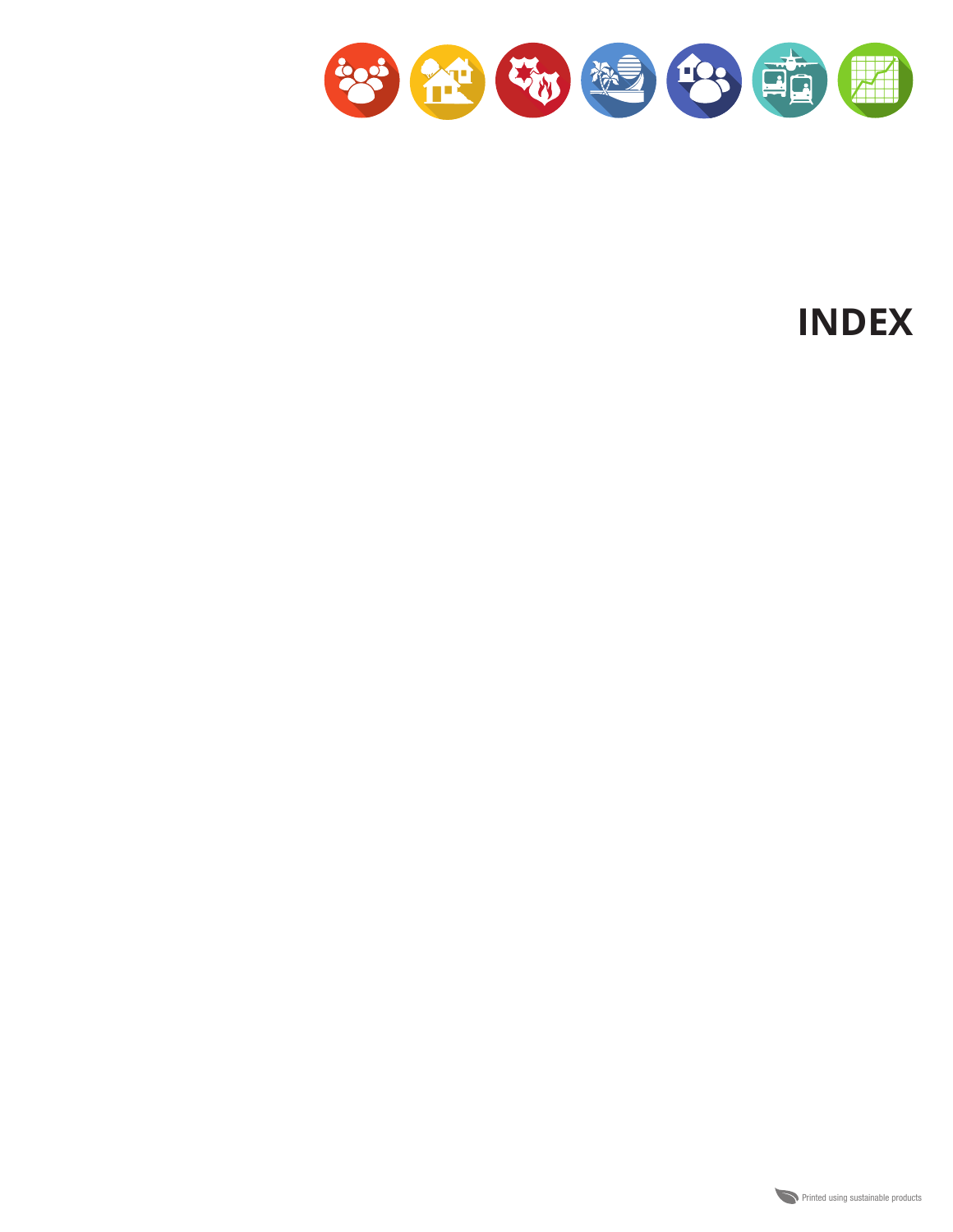# **Index**

#### **A**

Administrative Office of the Courts (AOC), 66, 69, 74 Adult Drug Court, 67 Advanced Traffic Management System, 126-7, 132 African Heritage Cultural Arts Center, 169-70, 176 After School Film Institute, 172 Art in Public Places (APP), 169

## **B**

Beach Maintenance, 209, 222, 242 Board of County Commissioners (BCC), 13, 16 Boot Camp, 32 Budget Narrative, 6 Building Better Communities General Obligation Bond (BBC GOB), 119, 192 Bus Rapid Transit (BRT), 127, 139, 155, 215

# **C**

Causeway Operations, 210, 222 Certified Public Expenditure (CPE), 41 Children and Special Needs Center, 68 Children's Trust, 23, 187 Citizens' Independent Transportation Trust (CITT), 119 Civil Citation, 67, 77-8 Coastal and Heritage Parks and Marina Enterprise, 210, 217 Coconut Grove Playhouse, 176, 182 Commission Auditor, 18 Compressed Natural Gas (CNG), 137 Computer Aided Dispatch (CAD), 42, 128 Convention Development Tax (CDT), 171, 175 Cooperative Extension, 211-12, 261 Corrections and Rehabilitation Department (MDCR), 27, 31-2 County Attorney's Office (CAO), 13, 21 County Court Standby Program, 68 Countywide Infrastructure Investment Program (CIIP), 32, 97, 103, 209 Cultural Affairs Department, 167, 177 Culture Shock Miami, 171, 182

## **D**

Deering Estate, 212, 220, 233, 259 Drive Legal, 67

## **E**

Early Representation Unit, 67, 73 Education Extension Conservation and Outreach (EECO), 213 Emergency Management, 44, 48 Environmentally Endangered Lands (EEL), 215 Expedited Intake System (EIS), 67

# **F**

Fairchild Tropical Botanical Garden, 215 Fantasy Theater Factory, 171 Fit2Lead, 208, 216 Fit2Play, 216-7 Fire Impact Fees Map, 64 Fire Rescue Department (MDFR), 38, 47 Fireboats, 46 Florida Department of Children and Families, 77 Florida East Coast (FEC), 220

# **G**

General Government Improvement Fund (GGIF), 128 Golden Ticket, 171, 182 Golf Enterprise, 213 Guardian Ad Litem (GAL), 78 Guardianship Program of Dade County, 68

## **H**

History Miami Museum, 178 Homework Help Program, 186

**I** Indigent Cremation Services Division, 84

## **J**

Jail Management System (JMS), 32 Joseph Caleb Auditorium (JCA), 169, 173, 179 Judicial Administration, 65 Juvenile Assessment Center (JAC), 76 Juvenile Services Department (JSD), 74

## **K**

Knight Foundation Grant, 176